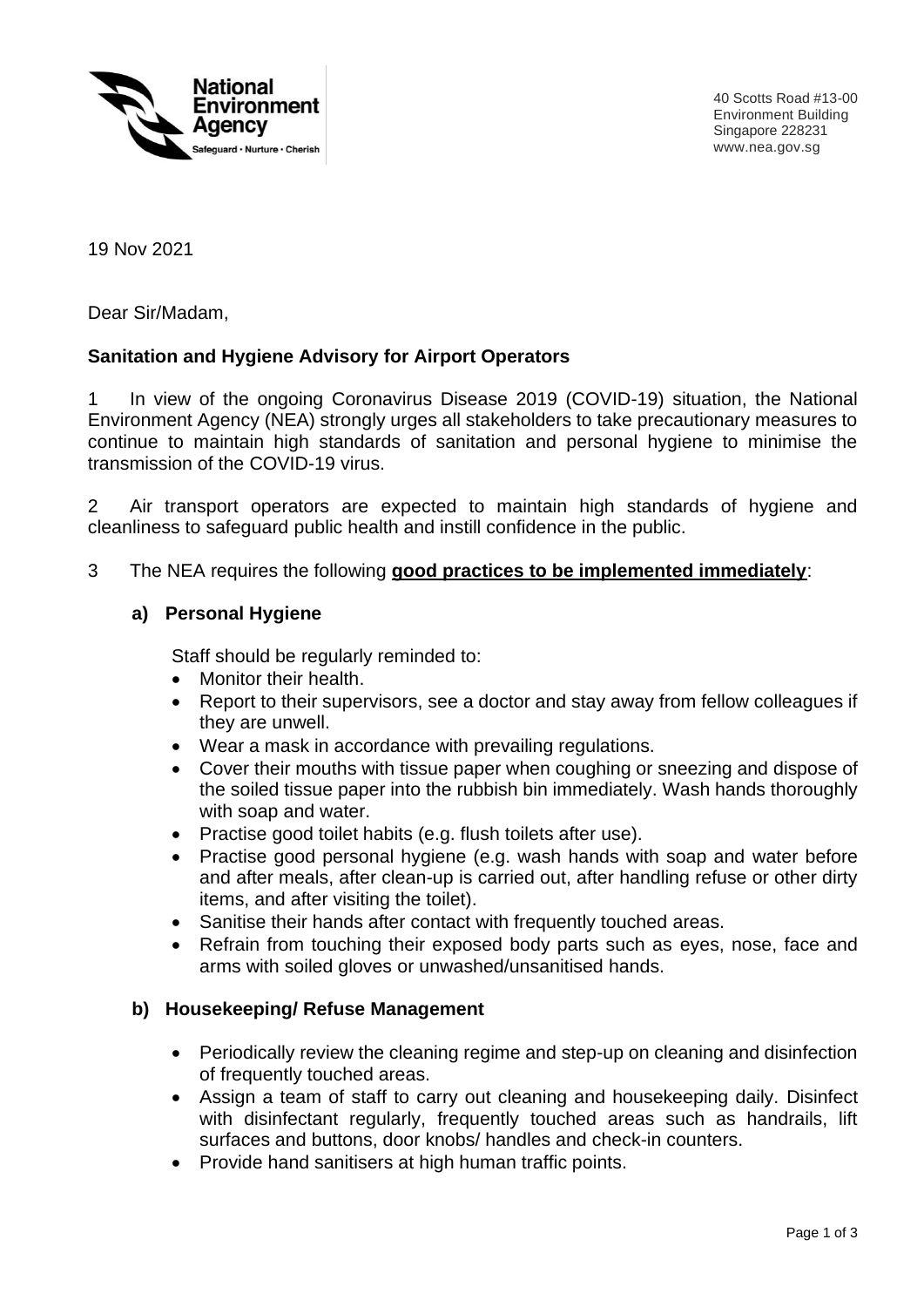- Have written instructions and procedures for the cleaning and disinfection of premises for disease/outbreak management (e.g. knowledge of the appropriate cleaning agents and disinfectants, personal protective equipment, cleaning methods and access to list of suitable cleaning and disinfection companies).
- Ensure refuse bins are covered at all times and cleared daily. Tie refuse contained in plastic bags properly before disposal at bin centres.
- Clean up immediately any refuse spillage.
- Wash and disinfect all refuse bins, bin chambers and bin centres where necessary.
- Engage licensed waste contractors to remove refuse daily.

Cleaning staff are expected to:

- Wash cleaning cloths with appropriate chemical after use and before reuse.
- Clean and disinfect all cleaning equipment immediately after use.

### **c) Toilets**

- Disinfect frequently touched areas such as water taps, door/ towel/ cistern handles, seats and cover flaps, wash basins, door knobs, buttons and switches with disinfectant regularly.
- Provide adequate supply of toilet paper, paper towels (if provided) or hand dryers and liquid soap at all times. Where feasible, provide disinfectant, preferably dispensed through a no-touch mechanism for each toilet cubicle for users to clean toilet seats before and after use.
- Ensure toilet-flushing apparatus is functioning at all times.
- Ensure all sanitary pipes and fittings are in good working condition, and water seal are not dried-out.
- Ensure that contact information for toilet users to give feedback is easily accessible.
- Keep exhaust fans running for longer operating hours at full capacity.
- Use floor blowers to dry the toilet floors only when the toilets are closed for public usage.
- Allow tap water to run longer to minimise the need for users to press on the tap multiple times.
- Ensure adequate ventilation in toilets or use air purifier, if possible. Please refer to the 'Guidance Note on Building Air-Conditioning and Mechanical Ventilation (AMCV) Operations Amid COVID-19 Situation' on BCA's website at https://go.gov.sg/bca-nea-moh-guidance-bldg-aircon-acmv-ops.
- Install one way valve lid over gully traps, if possible.

## **d) Pest Control Programme**

- Check the site daily and remove all potential vector breeding sites.
- Look for signs of pest infestation such as rat droppings or burrows and cockroach droppings.
- Engage a registered vector control operator to implement a pest control programme for the site.